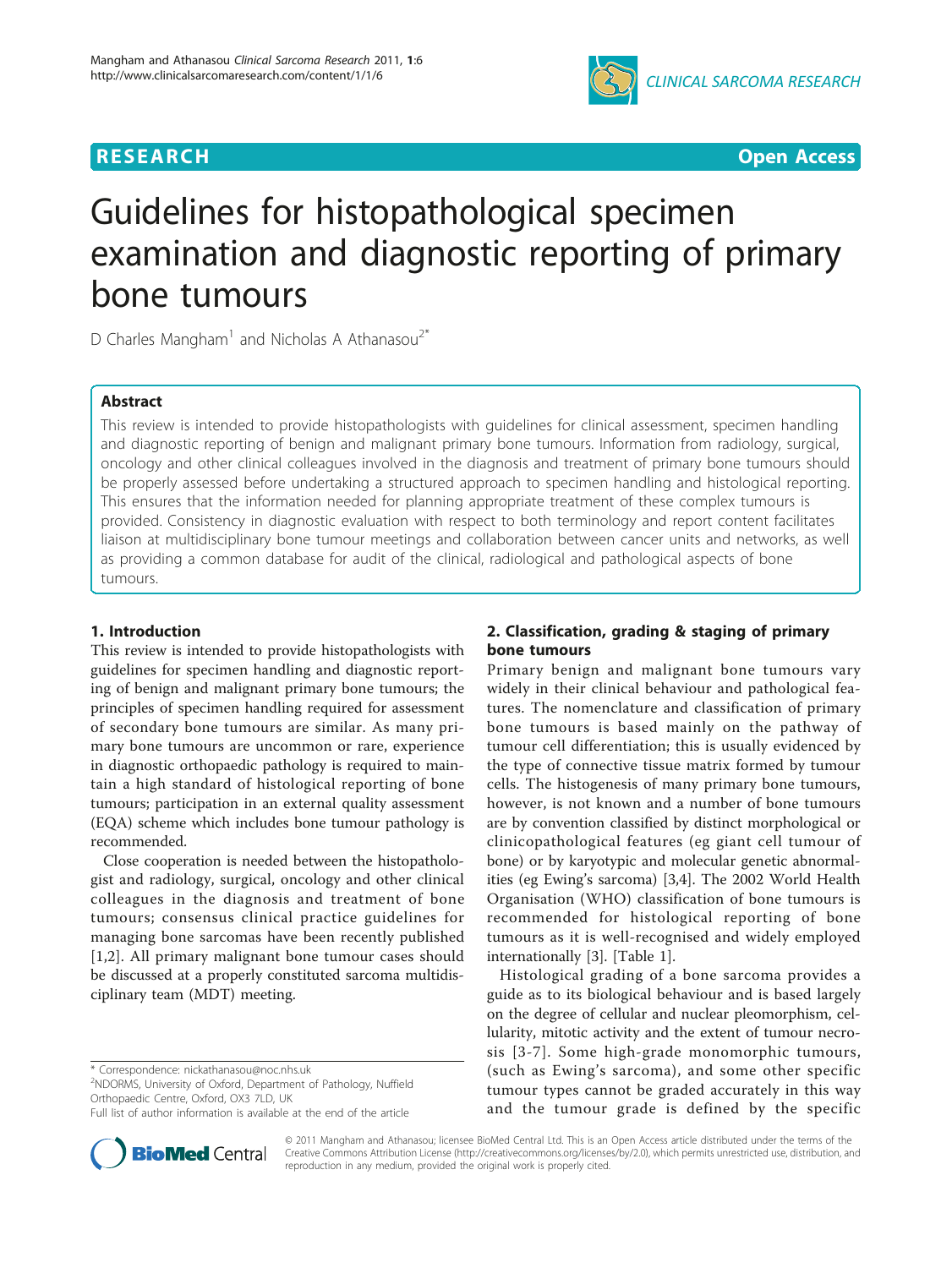<span id="page-1-0"></span>

| Table 1 WHO classification and SNOMED codes of primary bone tumours [3] |  |  |
|-------------------------------------------------------------------------|--|--|
|-------------------------------------------------------------------------|--|--|

| Osteochondroma<br>9210/0*<br>Giant cell tumour<br>9250/1                  |  |
|---------------------------------------------------------------------------|--|
|                                                                           |  |
| Chondroma<br>9220/0<br>9250/3<br>Malignancy in giant cell tumour          |  |
| Enchondroma<br>9220/0                                                     |  |
| Periosteal chondroma<br>9221/0                                            |  |
| <b>Notochordal tumours</b><br>Multiple chondromatosis<br>9220/1           |  |
| Chondroblastoma<br>Chordoma<br>9230/0<br>9370/3                           |  |
| Chondromyxoid fibroma<br>9241/0                                           |  |
| Chondrosarcoma<br>9220/3                                                  |  |
| Central, 1° and 2°<br><b>Vascular tumours</b><br>9220/3                   |  |
| Haemangioma<br>Peripheral<br>9221/3<br>9120/0                             |  |
| Dedifferentiated<br>9243/3<br>Angiosarcoma                                |  |
| Mesenchymal<br>9240/3                                                     |  |
| Clear cell<br>9242/3                                                      |  |
| Smooth muscle tumours                                                     |  |
| Leiomyoma<br>8890/0                                                       |  |
| Osteogenic tumours                                                        |  |
| Osteoid osteoma<br>9191/0                                                 |  |
| Osteoblastoma<br>9200/0                                                   |  |
| Osteosarcoma<br>9180/3<br>Lipogenic tumours                               |  |
| Conventional<br>9180/3<br>Lipoma<br>8850/0                                |  |
| Chondroblastic<br>9181/3<br>Liposarcoma<br>8850/3                         |  |
| Fibroblastic<br>9182/3                                                    |  |
| Osteoblastic<br>9180/3                                                    |  |
| <b>Neural tumours</b><br>Telangiectatic<br>9183/3                         |  |
| Small cell<br>9185/3<br>Neurilemmoma<br>9560/0                            |  |
| Low grade central<br>9187/3                                               |  |
| Secondary<br>9180/3                                                       |  |
| Miscellaneous tumours<br>Parosteal<br>9192/3                              |  |
| Periosteal<br>9193/3<br>Adamantinoma<br>9261/3                            |  |
| High grade surface<br>9194/3<br>Metastatic malignancy                     |  |
| Fibrogenic tumours<br><b>Miscellaneous lesions</b>                        |  |
| Desmoplastic fibroma<br>88230<br>Aneurysmal bone cyst<br>33640            |  |
| 88103<br>Fibrosarcoma<br>Simple cyst<br>33400                             |  |
| Fibrous dysplasia<br>74910                                                |  |
| Osteofibrous dysplasia<br>92620                                           |  |
| Langerhans cell histiocytosis<br>Fibrohistiocytic tumours<br>97511        |  |
| 8830/0<br>Erdheim-Chester disease<br>77920<br>Benign fibrous histiocytoma |  |
| Malignant fibrous histiocytoma<br>Chest wall hamartoma<br>8830/3<br>75580 |  |
| Ewing sarcoma                                                             |  |
| Ewing sarcoma<br>9260/3                                                   |  |
| Haematopoietic tumours                                                    |  |
| Plasma cell myeloma<br>9732/3                                             |  |
| Malignant lymphoma, NOS<br>9590/3                                         |  |

histological type or subtype. A modified version of the grading recommendations of the College of American Pathologists is shown in Table [2](#page-2-0) (7). In this scheme, conventional chondrosarcoma is divided into Grade 1 (low), Grade II (intermediate) and Grade III (high) on the basis of cellularity and nuclear pleomorphism, as these features have been shown to correlate with prognosis [\[7,8](#page-10-0)]; some specific chondrosarcoma subtypes are considered high-grade (eg mesenchymal chondrosarcoma), or low-grade (clear cell chondrosarcoma) Conventional osteosarcoma and most osteosarcoma subtypes are considered high-grade with the exception of low-grade central osteosarcoma and periosteal osteosarcoma (both low-grade) and periosteal osteosarcoma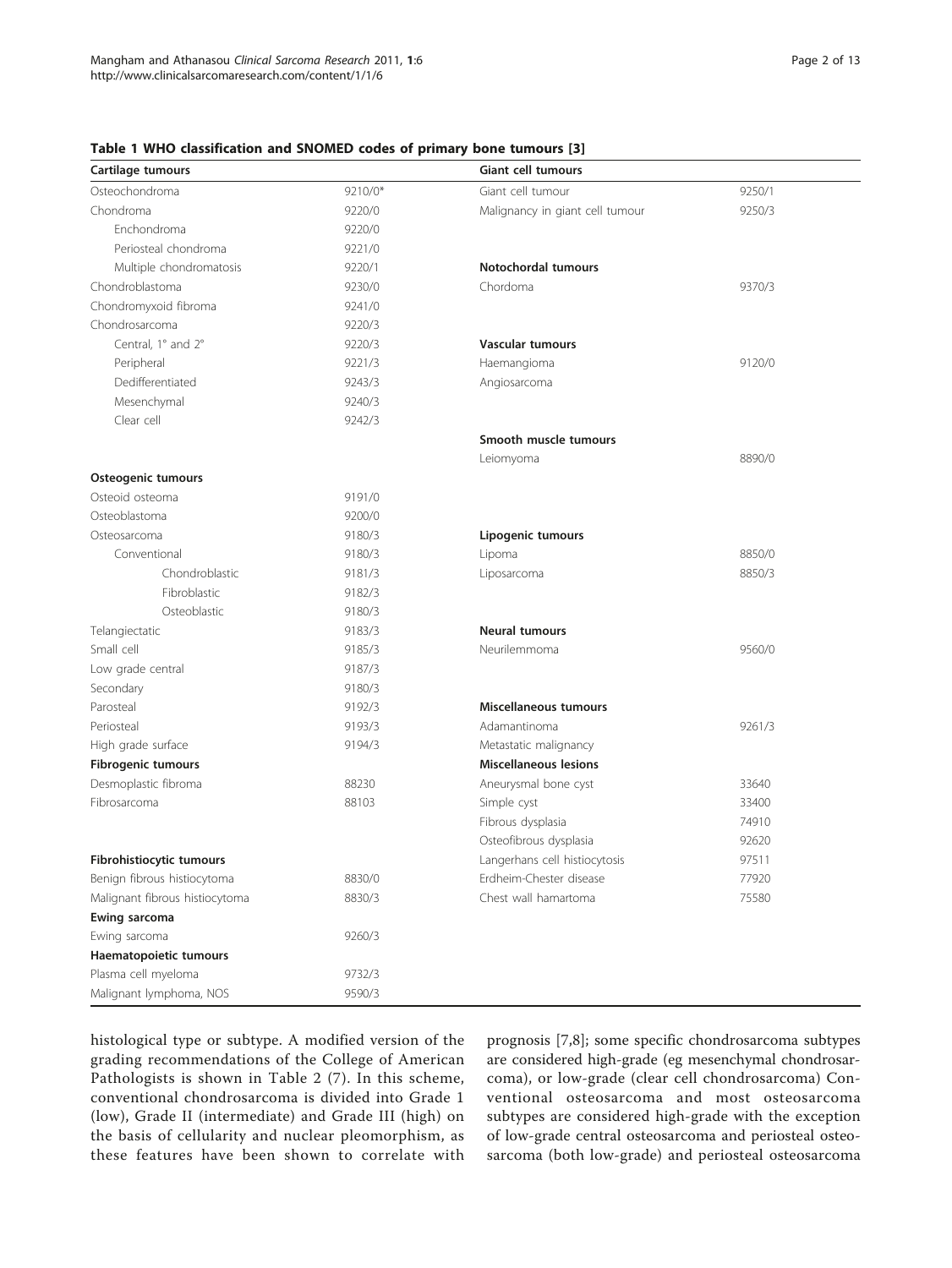#### <span id="page-2-0"></span>Table 2 Bone sarcoma grading

| Grade      | Low-grade central osteosarcoma                                        |
|------------|-----------------------------------------------------------------------|
|            | Parosteal osteosarcoma                                                |
|            | Low-grade chondrosarcoma                                              |
|            | Clear cell chondrosarcoma                                             |
|            | Osteofibrous dysplasia-like adamantinoma                              |
| Grade<br>2 | Periosteal osteosarcoma                                               |
|            | Intermediate - grade chondrosarcoma                                   |
|            | Classic adamantinoma                                                  |
|            | Chordoma                                                              |
| Grade<br>3 | Osteosarcoma (conventional, telangieclatic, small cell,<br>secondary, |
|            | high-grade surface)                                                   |
|            | Ewing's sarcoma                                                       |
|            | High-grade chondrosarcoma                                             |
|            | Dedifferentiated chondrosarcoma                                       |
|            | Mesenchymal chondrosarcoma                                            |
|            | Dedifferentiated chordoma                                             |
|            | Malignant giant cell tumour                                           |

(Modified from reference [\[7\]](#page-10-0))

(intermediate-grade)[[7,9\]](#page-10-0). Most chordomas generally behave as intermediate-grade locally aggressive tumours which frequently recur and can metastasise. Osteofibrous dysplasia-like (differentiated) adamantinoma rarely metastasises and is considered low-grade whereas classic adamantinoma has significant metastatic potential and is considered intermediate-grade. Grading is not useful in predicting the behaviour of conventional giant cell tumour of bone, but malignant giant cell tumour is considered high-grade. Other sarcoma types that develop in both soft tissue and bone are graded according to the French Federation of Cancer Centres Sarcoma Group (FNCLCC) grading system [[10\]](#page-10-0).

Bone sarcomas are staged using either the American Joint Committee on Cancer (AJCC) TNM staging system or the Musculoskeletal Tumour Society (MSTS) Staging System (SSS) [[11-14\]](#page-11-0). (Tables [3, 4](#page-3-0)). The AJCC and MSTS systems have many features in common. The most recent version of the AJCC staging of primary bone malignancies has subdivided Stage 1 and Stage II tumours on the basis of tumour size rather than intraosseous or extraosseous extent of the tumour (as in the MSTS system). Specifically, tumour size of less than 8 cm maximum dimension is considered a favourable prognostic indicator. The current AJCC system also recommends that tumours with skip metastases are classified separately as Stage III, and that Stage IV tumours associated with distant metastases are subdivided on the basis of whether these are only to the lung (Stage IVA) or to other sites, including bone (Stage IVB). MSTS staging uses a two-grade system of histological grading whereas AJCC staging uses a 4-grade system, with grade 1 and 2 effectively considered low-grade and grades 3 and 4, high grade [\[14\]](#page-11-0). Formal staging of a bone tumour should be carried out at a sarcoma MDT meeting where clinical, radiological and histological information can be obtained.

### 3. Clinical & radiological information required for the pathological diagnosis of bone tumours

Histopathological assessment of a bone tumour needs to take into account the clinical background and features of the lesion, its radiological appearances and the results of relevant laboratory investigations [[15,16\]](#page-11-0) (Tables [5](#page-4-0), [6\)](#page-4-0). Diagnostic evaluation and treatment should optimally be carried out at a centre which specialises in the diagnosis and treatment of bone tumours.

Relevant clinical information should be provided on the pathology request form and its content should be recorded in the final pathology report. The age of the patient is crucial for bone tumour diagnosis as a number of bone tumours, both benign and malignant, tend to develop most commonly within a given age range. Some tumours and tumour-like lesions have a predilection to arise in certain bones (eg simple bone cyst occurs most often in the proximal humerus of a child or adolescent). Most bone tumours present with bone pain and swelling. Bone pain is dull, aching and characteristically worse at night. Rapid growth is characteristic of some malignant tumours but is also seen in some benign tumours and tumour-like lesions, such as aneurysmal bone cyst, eosinophilic granuloma and osteomyelitis. A history of trauma may be notable in cases where a post-traumatic lesion (eg haematoma) is a possible diagnosis. Local and systemic signs of infection need to be distinguished from those associated with the growth of a bone tumour, such as Ewing's sarcoma. Information regarding a pre-existing skeletal condition should be provided, including developmental conditions where there are multiple skeletal lesions (eg fibrous dysplasia, osteochondromatosis). It is also important to receive information on any relevant extraskeletal disease (eg history of carcinoma) elsewhere in the body. Racial occupational and treatment factors may also be relevant in the assessment of a bone tumour [[16,17](#page-11-0)].

The results of laboratory investigations which may help in evaluating a bone lesion should be communicated to the reporting pathologist [[18](#page-11-0)]. Details of the white blood cell count and erythrocyte sedimentation rate should be noted if there is a possibility that the lesion is a bone infection, eosinophilic granuloma, leukaemia or other haematological malignancy. Ewing's sarcoma and 'toxic' osteoclasts may present with clinical and laboratory features that resemble osteomyelitis. If myeloma is suspected, protein electrophoresis for the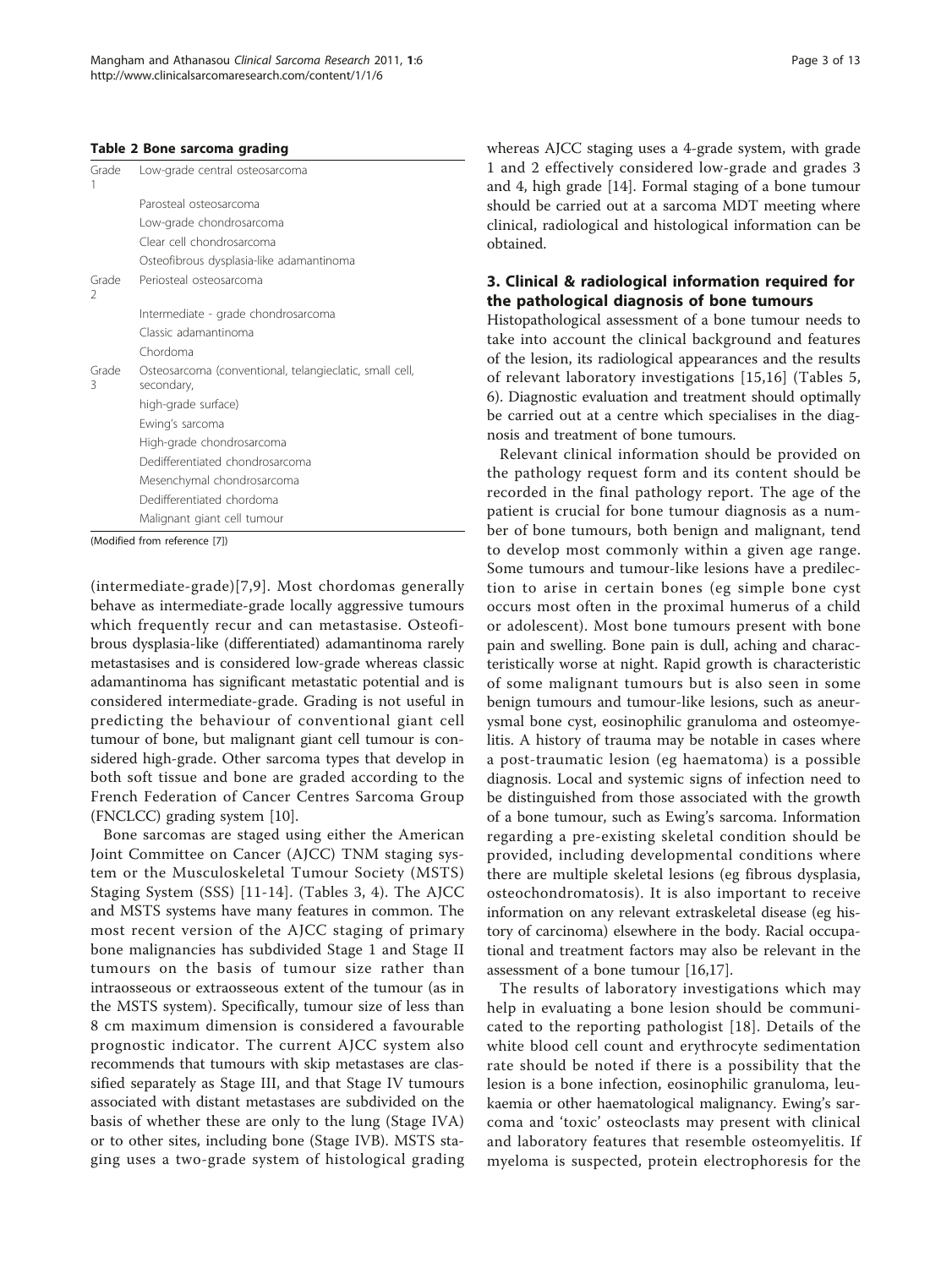<span id="page-3-0"></span>

| Table 3 TNM staging system for bone tumours |  |  |  |
|---------------------------------------------|--|--|--|
|---------------------------------------------|--|--|--|

| T - Primary tumour       |                                                |                |                  |                  |  |  |
|--------------------------|------------------------------------------------|----------------|------------------|------------------|--|--|
| TX                       | Primary tumour cannot be assessed              |                |                  |                  |  |  |
| T <sub>0</sub>           | No evidence of primary tumour                  |                |                  |                  |  |  |
| T1                       | Tumour 8 cm or less in greatest dimension      |                |                  |                  |  |  |
| T <sub>2</sub>           | Tumour more than 8 cm in greatest dimension    |                |                  |                  |  |  |
| T <sub>3</sub>           | Discontinuous tumours in the primary bone site |                |                  |                  |  |  |
| N - Regional lymph nodes |                                                |                |                  |                  |  |  |
| <b>NX</b>                | Regional lymph nodes cannot be assessed        |                |                  |                  |  |  |
| N <sub>0</sub>           | No regional lymph node metastasis              |                |                  |                  |  |  |
| N1                       | Regional lymph node metastasis                 |                |                  |                  |  |  |
| M - Distant metastasis   |                                                |                |                  |                  |  |  |
| <b>MX</b>                | Distant metastasis cannot be assessed          |                |                  |                  |  |  |
| M <sub>0</sub>           | No distant metastasis                          |                |                  |                  |  |  |
| M1                       | Distant metastasis                             |                |                  |                  |  |  |
| M1a                      | Lung                                           |                |                  |                  |  |  |
| M <sub>1</sub> b         | Other distant sites                            |                |                  |                  |  |  |
| G - Histologic grade     |                                                |                |                  |                  |  |  |
| GX                       | Grade cannot be assessed                       |                |                  |                  |  |  |
| G1                       | Well differentiated - low grade                |                |                  |                  |  |  |
| G <sub>2</sub>           | Moderately differentiated - low grade          |                |                  |                  |  |  |
| G <sub>3</sub>           | Poorly differentiated - high grade             |                |                  |                  |  |  |
| G4                       | Undifferentiated - high grade*                 |                |                  |                  |  |  |
| Stage grouping           |                                                |                |                  |                  |  |  |
| Stage                    | Tumour (T)                                     | Node (N)       | Metastasis (M)   | Grade (G)        |  |  |
| Stage IA                 | T1                                             | <b>NO</b>      | <b>MO</b>        | G1, 2 low grade  |  |  |
| Stage IB                 | T <sub>2</sub>                                 | <b>NO</b>      | <b>MO</b>        | G1, 2 low grade  |  |  |
| Stage IIA                | T1                                             | <b>NO</b>      | <b>MO</b>        | G3, 4 high grade |  |  |
| Stage IIB                | T <sub>2</sub>                                 | N <sub>0</sub> | <b>MO</b>        | G3, 4 high grade |  |  |
| Stage III                | T <sub>3</sub>                                 | <b>NO</b>      | <b>MO</b>        | Any G            |  |  |
| Stage IVA                | Any T                                          | <b>NO</b>      | M <sub>1</sub> a | Any G            |  |  |
| Stage IVB                | Any T                                          | N1             | Any M            | Any G            |  |  |
|                          | Any T                                          | Any N          | M <sub>1</sub> b | Any G            |  |  |
|                          |                                                |                |                  |                  |  |  |

\*Ewing's sarcoma is classified as high grade.

## Table 4 Musculoskeletal Tumour Society staging system for bone tumours

Benign tumours (G0) Stage I - Inactive, latent (G0) Stage II - Active (G0) Stage III - Aggressive (G0) Malignant tumours Stage I - Low grade (G1) Stage II - High grade (G2) Stage III - Low or high grade tumours with metastases Subdivisions A - Intracompartmental B - Extracompartmental

identification of monoclonal immunoglobulin components in the serum or urine should be undertaken. Laboratory tests reflecting bone turnover, such as the serum calcium, phosphate and alkaline phosphatase should also be known, particularly if there is a need to exclude a metabolic cause for the development of a bone tumour, such as a "brown tumour" of hyperparathyroidism or Paget's disease. The alkaline phosphatase may also be elevated in osteosarcoma, 'blastic' metastases, fracture, polyostotic fibrous dysplasia and other conditions. The acid phosphatase may be elevated in prostate carcinoma.

Radiological information is essential for bone tumour diagnosis [\[15,19](#page-11-0)] and it is strongly recommended that, wherever possible, the pathologist should personally view the radiological images of a bone tumour before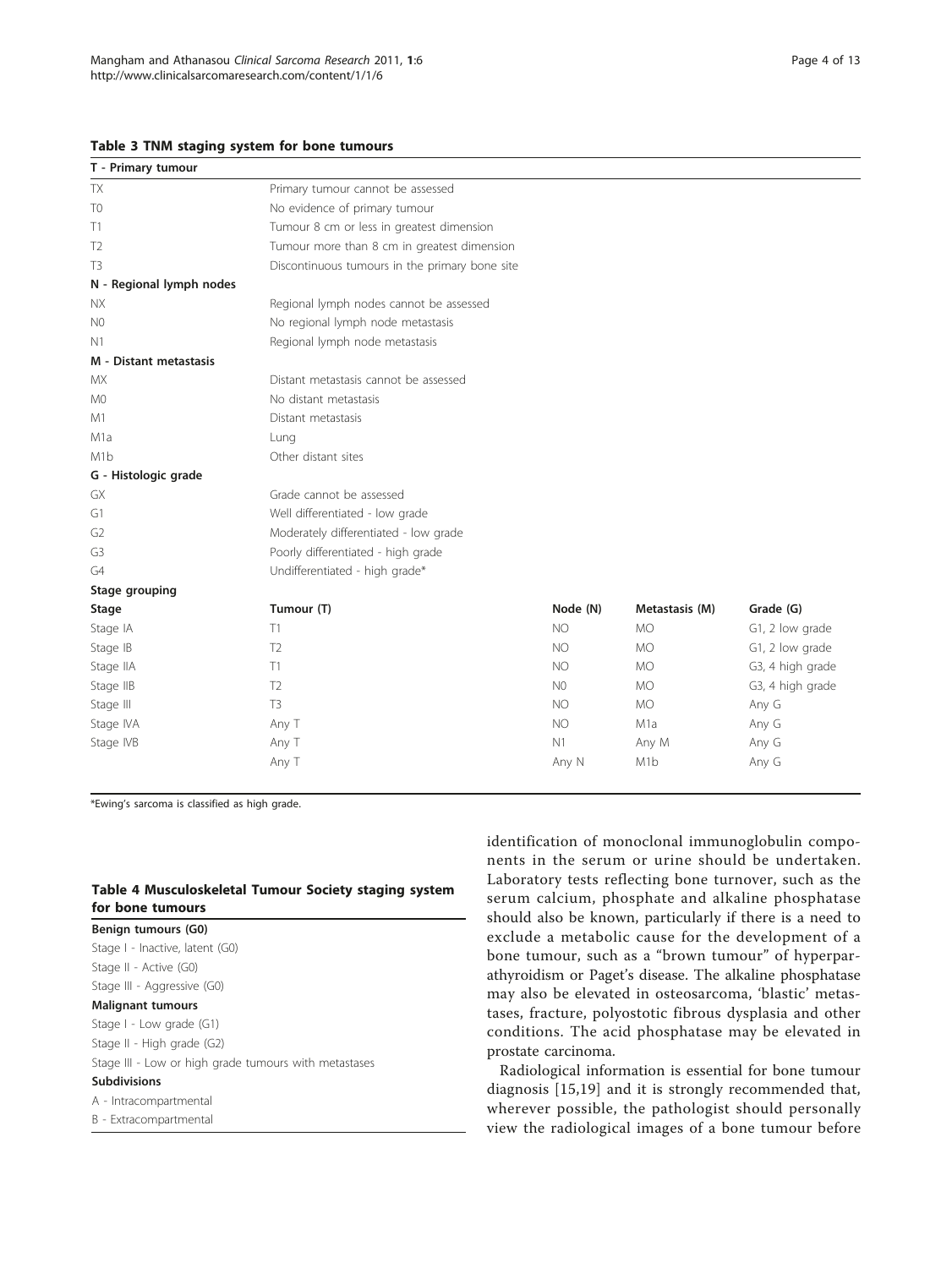#### <span id="page-4-0"></span>Table 5 BONE TUMOUR DIAGNOSIS: CLINICAL FEATURES

• Age (date of birth) and sex of the patient.

- Racial background [[17](#page-11-0)]
- A record of the anatomical bone involved by tumour.
- Clinical features associated with the tumour, such as nature and duration of signs and symptoms, including the presence or absence of pain, swelling, deformity, and relation to a previous traumatic episode.
- The presence or absence of a pre-existing or concomitant skeletal disease, history of familial syndrome or other relevant disease predisposing to tumour development.

• Occupational or treatment (eg chemotherapy, radiation therapy) history that may predispose to bone malignancy.

• The presence or absence of systemic features of disease.

• Results of relevant laboratory investigations (see text).

issuing a diagnostic report. Where this is not possible, it should be recorded in the pathology report.

The precise anatomical location of a lesion in bone is important because tumours have a tendency not only to develop more commonly in certain bones but also more frequently to involve the particular anatomical region of an affected bone. It should also be evident from the radiology whether a lesion has originated in bone or extended into it from surrounding soft tissues.

The matrix composition of the lesion may point to specific diagnostic possibilities (eg calcification within cartilage tumour or ossification within a bone-forming tumour). The interface between the lesion and surrounding bone, particularly whether the lesion is well or poorly defined, should be noted as this may favour a particular benign or malignant diagnosis. A sclerotic rim is commonly present around slow growing lesions and usually points to a benign diagnosis. A non-sclerotic margin is usually found around a more rapidly growing bone lesion; malignant lesions are commonly poorly defined and have a broad zone of transition.

The pattern of bone destruction should be identified as it indicates the rate of growth of a bone lesion. A geographic pattern of bone destruction is characterised by the presence of well-circumscribed lytic areas (maximum dimension more than 1 cm) with a well-defined margin; this reflects the slow growth rate of these lesions, which are usually benign tumours (eg non-ossifying fibroma) or locally aggressive/low-grade malignant tumours (eg giant cell tumour of bone, low-grade

chondrosarcoma). A rim of sclerosis between normal host bone and the lytic area may or may not be present. A moth-eaten pattern of bone destruction is characterised by the presence of multiple small lytic areas (usually 2-5 mm) separated by identifiable bone; this indicates an aggressive pattern of growth and is most often seen in malignant neoplasms, although it can be seen in some forms of osteomyelitis and eosinophilic granuloma. A permeative pattern of bone destruction is characterised by diffuse marrow involvement in which there are multiple tiny lytic areas  $(< 1$  mm maximum dimension). This is usually accompanied by a broad zone of transition and reflects rapid growth of a bone lesion. A permeative pattern occurs in malignant tumours such as Ewing's sarcoma and osteosarcoma, but can also be seen in some benign entities such as osteomyelitis and eosinophilic granuloma.

Radiological evidence of extension of the tumour through the bone cortex and involvement of surrounding soft tissue should be noted as this provides evidence of a locally aggressive or malignant tumour. The nature of the periosteal reaction associated with a bone lesion oftens reflects the growth rate of the tumour. When the tumour grows slowly, the periosteum forms a thick layer of bone. Multiple layers of periosteal new bone are formed when there is a succession of fast and slow growth phases associated with the enlargement of the underlying lesion. The presence of tumour on both sides of the cortex (which is not yet destroyed) often indicates a very aggressive lesion.

#### Table 6 BONE TUMOUR DIAGNOSIS: RADIOLOGICAL FEATURES

• The precise anatomical location of the lesion in the affected bone (ie epiphyseal, metaphyseal, diaphyseal, medullary, cortical, periosteal or extraosseous in location).

- The size of the lesion
- The matrix composition of the lesion
- The nature of the zone of transition or interface between the lesion and surrounding bone.
- The pattern of bone destruction
- The presence or absence of infiltration of medullary bone.
- The presence or absence of cortical destruction and soft tissue involvement
- The nature of the periosteal reaction
- The presence of multiple lesions within bone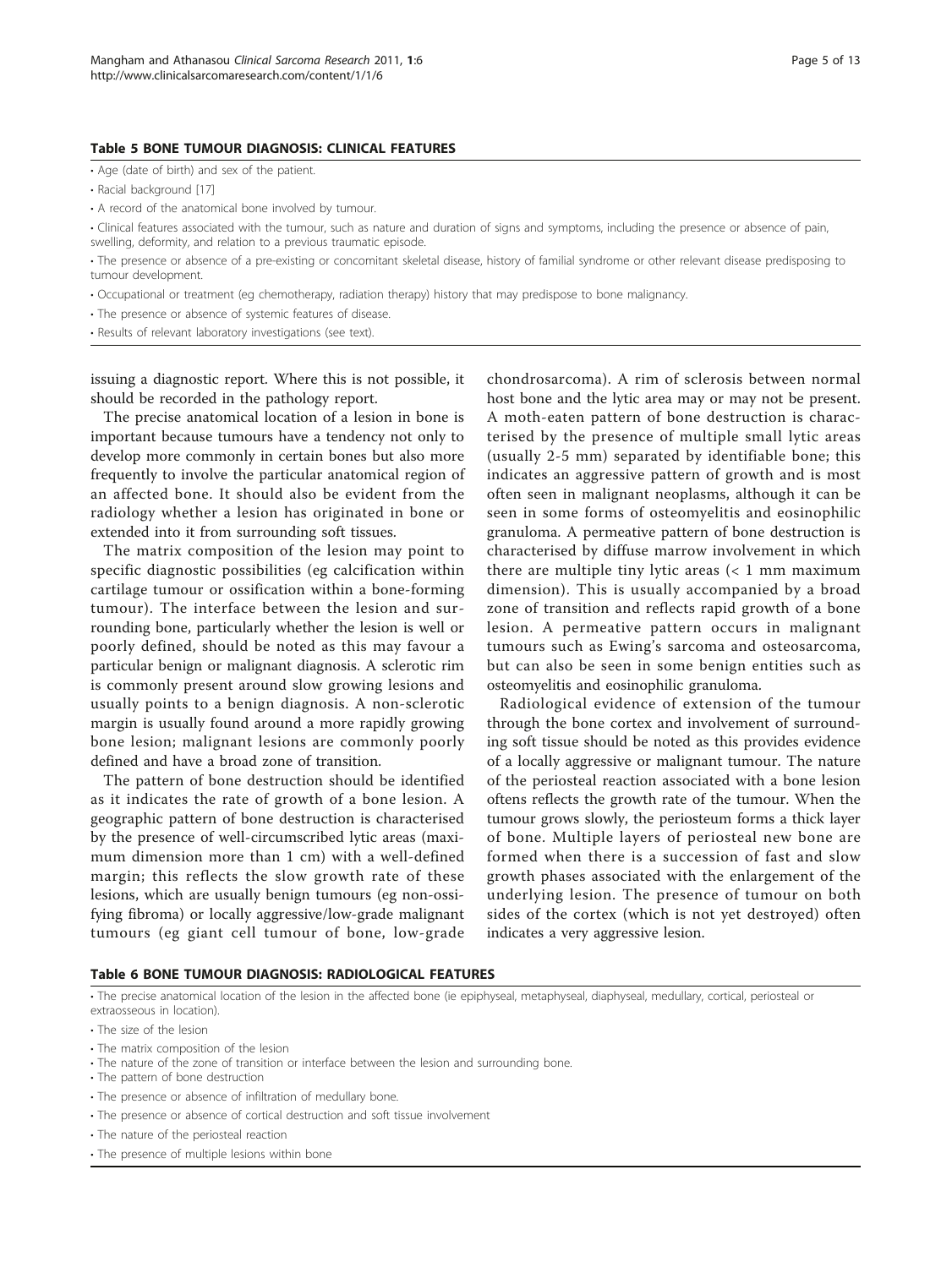The presence of multiple lesions within bone should be determined as this may suggest particular conditions such as multiple cartilage tumours (eg enchondromatosis, multiple osteochondromas) or Langerhans cell histocytosis (LCH). This feature is also useful in assessing whether a malignant tumour is more likely to be primary or secondary. With regard to primary malignant bone tumours, it may also point to a diagnosis of multifocal osteosarcoma or metastatic Ewing's sarcoma.

# 4. General handling of bone tumour specimens before dissection

The following information should be recorded for all bone tumour specimens:-

1. Patient and specimen identification details including patient name, age (date of birth), sex, hospital and surgical pathology identification numbers.

2. Identification of the type of specimen received eg fine or core needle (closed) biopsy, surgical (open) biopsy, curettage, excision (segmental resection/en bloc), limb salvage, amputation or specific type of complex resection (eg hemipelvectomy).

It is often useful to receive specimens fresh (unfixed) in the laboratory. This permits the use of a number of specialised investigations where appropriate. These include the provision of material for frozen section diagnosis, the use of specific fixatives for histochemistry and snap freezing of tissue for molecular genetic studies [[1,7,](#page-10-0)[20,21](#page-11-0)]. Fresh tissue can also be sent for microbiological culture or cytogenetic studies. Where the above studies are not anticipated or where there is likely to be a delay in the processing the specimen should be immediately fixed in 10% neutral buffered formalin. It is important that specimens are not placed in a freezer as this may result in formation of ice crystal artefacts.

It may be useful to specify whether the specimen was received fresh or in fixative and to record details of specimen transport to the laboratory; it should be noted if this has led to a delay or problems in processing. 10% neutral buffered formalin fixation is routinely used in most laboratories and is generally suitable for bone specimens. Fixation in absolute alcohol is useful for identifying glycogen in Ewing sarcoma cells. Small biopsy fragments containing only cancellous bone fragments or tumour tissue containing small amounts of bone can be decalcified and fixed in one overnight step through the use of 5% trichloracetic acid or ethylene diaminetetracetic acid (EDTA) dissolved in 10% buffered formalin.

Decalcification with strong (eg nitric) or weak (eg formic) acid solutions is required for the histological processing of most bone tumour specimens. To shorten the period required for decalcification, samples of a tumour biopsy that are not heavily mineralised should be selected; 2-4 mm thick slices should be submitted for decalcification from large specimens. Where there is a need for rapid diagnosis, 5% nitric or 20% formic acid can be used for rapid decalcification. Immersion of bone biopsy specimens in strong acids should not exceed 24 hours. The mineralisation status of the specimens should be constantly monitored. This is usually carried out by specimen radiography but chemical (eg calcium oxalate) tests are also available to determine the end point of decalcification. EDTA made neutral with sodium hydroxide solution removes calcium more slowly but provides better preservation of tissue and cytological details as well as antigenicity. It should be noted that most ancillary stains can be employed without modification to tissues that are decalcified even in strong acids; the antigenicity of many common epitopes is not abrogated by decalcification in strong acids [[22](#page-11-0)]. However, strong acids can interfere with molecular genetic analysis [\[23](#page-11-0)].

In general, decalcified tissue is processed in the same way as undecalcified tissue. After paraffin embedding, blocks should be trimmed, placed in the freezer for 30 minutes and then on an ice tray before 3-5 μm sections are cut. A standard rotary microtome is suitable for routine use; larger sections can be cut on a sledge microtome. Haematoxylin-eosin stains are used routinely for morphological diagnosis. Ehrlich's or Cole's formula for haematoxylin is recommended as it gives the best differential staining of calcified bone, osteoid and cement lines. Other useful ancillary stains include PAS (+/- diastase), reticulin, toluidine blue, Alcian blue, Perls, Congo Red and Masson-Fontana.

# 5. Frozen section and aspiration cytology of bone tumours

Frozen section examination of bone tumours should only be carried out by pathologists who have some experience of osteoarticular pathology and who have knowledge of the clinical background and radiological appearances of the lesion; the usefulness of frozen section histological examination is predicated on close cooperation between the surgeon, radiologist and pathologist [\[1,2](#page-10-0)[,20,21](#page-11-0)]. Frozen section histology provides information on:-

- Adequacy of the biopsy specimen.
- The nature of the lesion.

• Ancillary investigations which may be required for diagnosis.

• Adequacy of resection margins.

Frozen section analysis is particularly useful in determining whether the sampled tissue is adequate and representative of the biopsied lesion. It is also used intraoperatively for the examination of resection margins to determine the level of excision or amputation of a bone tumour. Frozen section also has a diagnostic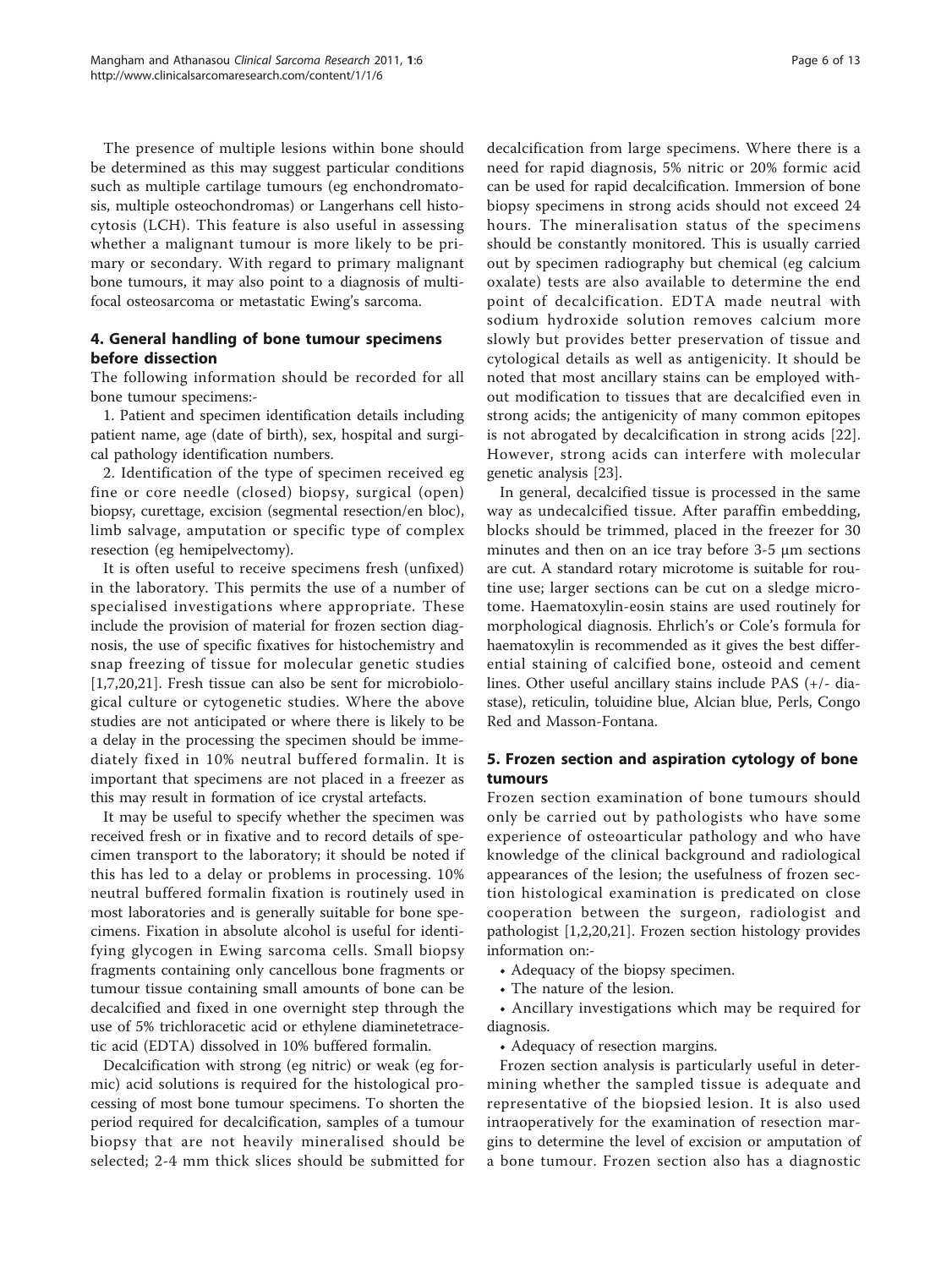role, often indicating to an experienced pathologist the nature of the lesion. It is particularly useful in this regard in indicating whether a lesion is likely to be inflammatory or neoplastic; this may be helpful in directing the surgeon to take further samples for microbiological culture or carrying out cytogenetic and molecular genetic analysis. In some cases, the appearances of the lesion are sufficiently characteristic to permit a definitive diagnosis; in the appropriate clinical and radiological context, this may permit immediate surgical treatment of the lesion. A definitive diagnosis of bone tumour, however, should not be based on the examination of frozen sections alone. Gross specimens submitted for frozen section should be carefully evaluated for the presence of heavily mineralised tissues, such as fragments of cortical bone, which should be removed from the samples submitted for frozen section. Stained touch or imprint preparations can be used to provide supplementary information to a frozen section diagnosis and are particularly useful if the tissue is heavily mineralised. Imprint preparations are particularly useful in the diagnosis of round cell tumours of bone, such Ewing's sarcoma, lymphoma, and osteosarcoma, but may also occasionally suggest a diagnosis of osteomyelitis, eosinophilic granuloma or carcinoma.

Aspiration cytology can also provide useful information on bone tumours [[24-27\]](#page-11-0). However, it has a relatively limited role in the diagnosis of these neoplasms. As with imprint preparations, when combined with frozen section histology, it can provide important cytological information that may point to a specific diagnosis. It may have a particular role in the diagnosis of possible sarcoma recurrence or metastasis of previously welldocumented neoplasms. Under these circumstances, when combined with adequate radiological and clinical information, a diagnosis can often be suggested.

# 6. Bone tumour biopsy and curettage specimen handling

Biopsy specimens for histological examination are usually obtained by either open (surgical) biopsy, or closed (percutaneous) needle biopsy [\[28-30](#page-11-0)].

Closed needle biopsy is an effective and safe technique and is often used in the initial diagnosis of a bone tumour. Most lesions can be biopsied in this way, yielding adequate material to permit an experienced pathologist to make a diagnosis. With this technique there is little risk of dissemination of the tumour in the course of the procedure. The principal disadvantage of needle biopsy is that it provides less material for histological examination than an open biopsy; this may limit the amount of diagnostic information that can be obtained from the biopsy. In addition, as much of the biopsy tissue is required for histological diagnosis, this can limit

or preclude the use of other investigations ( eg molecular genetics), which may provide supplementary diagnostic information. An open biopsy specimen generally provides more material for histological examination than a closed biopsy. Open biopsy is commonly employed for the diagnosis of bone tumours in children from whom it may be difficult to obtain a closed biopsy specimen. It is recommended that an open biopsy is carried out at the centre where the tumour is to be treated as this ensures that the biopsy tract is removed at the time of definitive surgery. When combined with frozen section examination of the biopsy sample, this technique ensures that the biopsy tissue is adequate and representative of the lesion.

Most biopsy specimens require at least three hours fixation. Core needle biopsy specimens, if properly fixed, maybe decalcified overnight in acid or a chelating agent. If the core is 5 mm or more in thickness, it should be divided. In general, if ancillary studies are anticipated then a minimum of three cores may be needed. A general gross description of the biopsy specimen should be given including dimensions, consistency, colour [\[5,7](#page-10-0)[,19](#page-11-0)]. The presence of necrosis, thrombus, fibrin clot, myxoid change, bone cartilage and fibrous tissue should be noted. It may be possible to separate soft areas of the tumour from calcified areas of the tumour; the former may be submitted for frozen section or rapid histological diagnosis Handling of curettage specimens is essentially similar to that for core needle biopsies in terms of gross description and specimen handling. If a large amount of curetted material is received, then this should be sampled extensively (about 1 section per cm. Specimens should be submitted for overnight formalin fixation and decalcification.

The surgical pathology report on a biopsy or curettage specimen should record the morphological and cytological features of the tumour, including degree of pleomorphism, mitotic count and the presence of tumour necrosis. The report should contain the histological diagnosis (or differential diagnosis), indicating where possible details of the specific tumour type (+/- subtype) and tumour grade. Even when a specific diagnosis appears to have been established by means of a biopsy, careful histological study of the resection and amputation specimen needs to be carried out as the same histological features may not be present throughout a tumour and the appearances of the tumour tissue can change over time or as a result of treatment.

# 7. Specimen handling and macroscopic description of an amputation or segmental resection for bone tumour

Orthopaedic amputation and segmental resection specimens are often large and will not fix adequately if left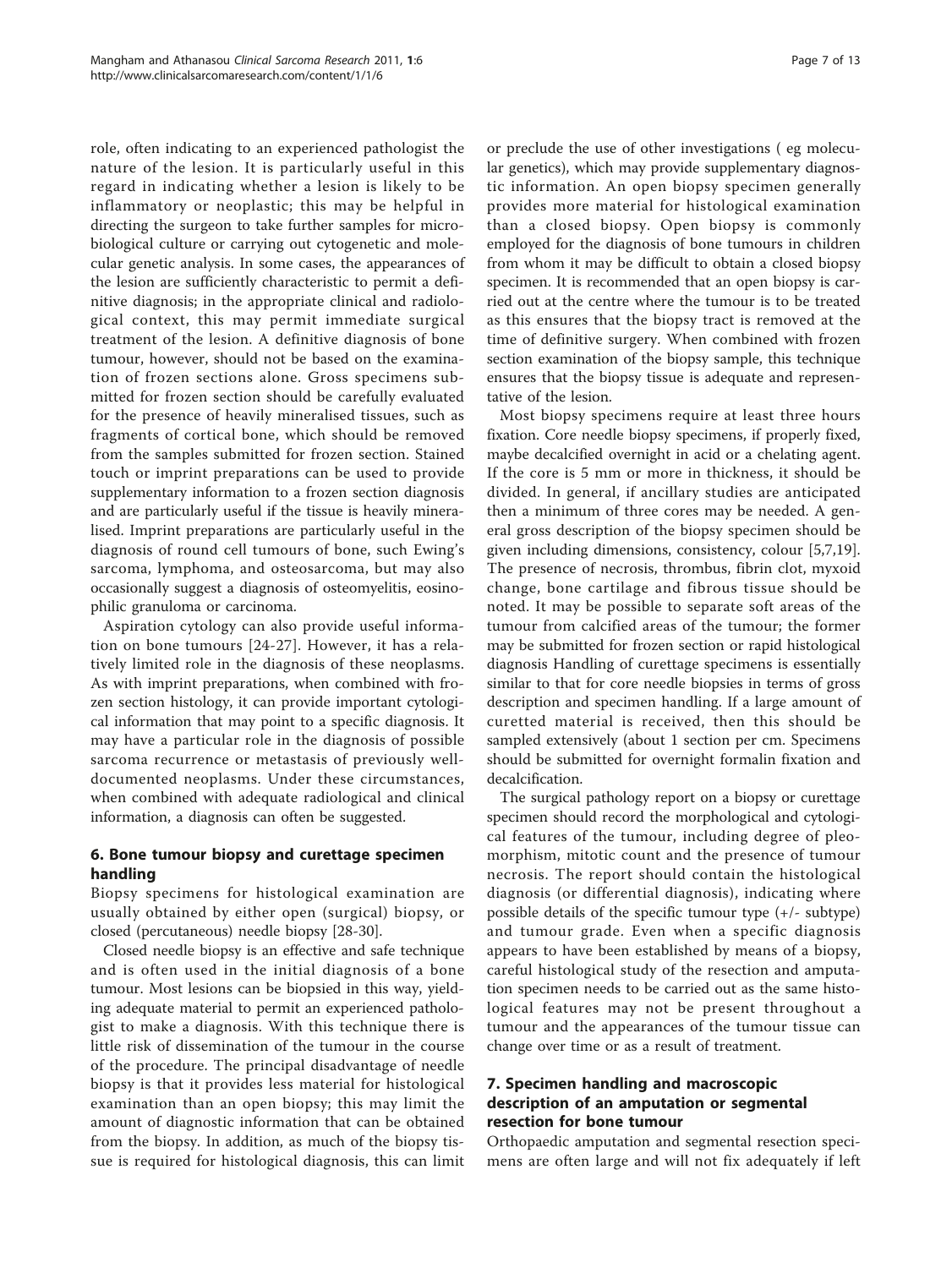un-dissected in formalin. They should be dealt with promptly after arrival in order to expose the key tissues and tumour for subsequent fixation [[5](#page-10-0)-[7,](#page-10-0)[19](#page-11-0)]. The volume ratio of fixative to specimen large specimens should be at least 3:1.

Before dissecting an amputation or large segmental resection for bone tumour, the pathologist should review the pre-surgical clinical history, relevant radiology and biopsy pathology report(s).

The type of amputation (e.g. left hindquarter amputation, right forequarter amputation, right below nee amputation), or resection (eg left distal femoral resection left second toe amputation) should be noted and a digital photograph of the intact specimen taken from at least two aspects. The following are guidelines for large specimen dissection:

1. Measure and record the length of the amputation or resection specimen in three dimensions. For amputations, the length between the major joints and the distance between the tumour and the osteotomy site and the closest soft tissue amputation site should be noted; for resections, the distance between the palpable tumour and the osteotomy site should be recorded. It may be useful to include a measure of the circumference at the level of the tumour. Specimen radiographs may aid in determining the extent of bone, joint and soft tissue involvement at this stage.

2. Record the size and position of any previous surgical scars. Determine the presence, position, and dimensions of previous biopsy sites in an amputation specimen. For resection specimens, record the size and position of the excised skin ellipse (which should be included in the biopsy tract).

3. Search for the major lymph node groups and identify and place them in separate containers of fixative.

4. Cut a cross section of the proximal bone margin with a bandsaw.

5. Take samples of the major vessels at the amputation site and place in a separate container of fixative.

6. Dissect all the soft tissues (down to the periosteum) around the involved bone. If there is any indication (from the radiographs or at the time of dissection) of soft tissue tumour extension, dissect around this area and keep it in continuity with the bone. Unless the tumour involves an adjacent joint, the entire bone containing the tumour should be excised. If, from the radiographs, the tumour involves an adjacent joint, cut through the adjacent, non-involved bone transversely with the band saw approximately 5-10 cms from the joint, and then excise the involved bone, joint and attached uninvolved length of bone.

7. Once the key part of the amputation specimen has been dissected out, a plain radiograph of the intact tumour and bone can be taken using a laboratory X-ray machine. This will aid the subsequent decision on the preferred initial slice through the specimen.

8. Take tissue samples for histology of any previous surgical sites or biopsy tracts in order to determine the presence/absence of tumour implantation.

9. Long bones containing the tumour (and the excised adjacent joint, if applicable), should be cut longitudinally with a band saw. In most cases, the cut should be in the coronal plane, dividing the specimen into anterior and posterior halves. When the tumour is a surface tumour involving the anterior or posterior aspect of the bone (eg parosteal osteosarcoma, surface chondrosarcoma), a sagittal section may be preferable for tumours of unusual shape/site of origin. It is nearly always sufficient to take an initial coronal slice and then subsequent additional slices to complement the coronal slice. For hindquarter and forequarter amputations, and for pelvic and scapular bone tumours, it may be necessary to cut the bone obliquely; in these bones the ideal cut usually involves the joint (hip and shoulder, respectively) and includes the area of tumour origin/main areas of tumour with subsequent slices used to sample any extra-osseous tumour extension.

10. After fixing the sliced bone specimen for a further 24 hours, a cut is made using a band saw parallel to the initial cut in order to provide a slice of the bone tumour. The thickness of this slice should be approximately 5 mm. This slab should be radiographed to provide a specimen radiograph. For bone resection specimens, the surgical tissue margins should be taken after fixation. Medial, lateral, anterior and posterior (as well as the osteotomy transverse slice) margins should be taken as minimum. Further margins can be taken if there is concern that there is tumour spread; the surgeon should mark with a suture or ink any areas of particular concern alternatively, the surgical margins can be sampled by the pathologist when the surgeon is present. If the tumour has destroyed or breached the cortex, the margin can be sampled with a scalpel or knife.

11. The slab specimen should be photographed.

12. The soft tissues including major vascular structures around the dissected bone of the amputation or resection specimen should be examined. Other apparently uninvolved bones should be sliced sagitally and/or coronally to look for foci of tumour or other lesions and the major joints should be examined.

13. Representative tissue blocks taken for histology from an amputation or resection specimen of a bone tumour should include:-

• Blocks of tumour: a slab of all of the tumour in bone should be blocked out and a photographic record kept of where the tissue blocks for histology have been taken (Figure [1](#page-8-0)).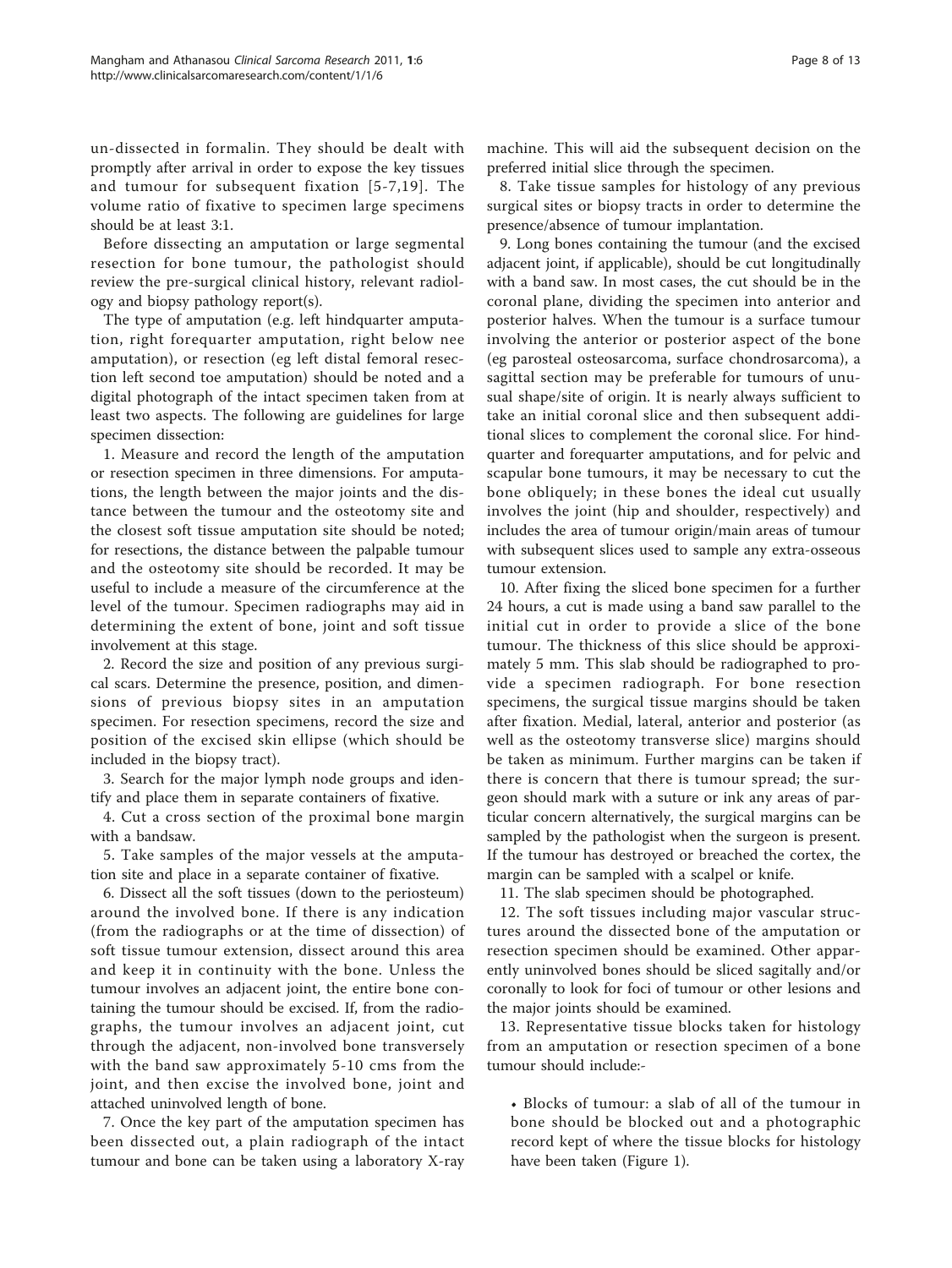<span id="page-8-0"></span>

the nature and site of sampled tissue blocks, the location of the tumour, its relation to bone resection margins, and permits calculation of the extent of tumour necrosis.

• Additional blocks should be taken from areas of tumour or bone not included in the slab if the macroscopic appearance is unusual.

• Blocks of the previous incision site and biopsy tract (if present).

• Blocks of the proximal bone resection margin at the site of amputation or excision.

• Any abnormal-looking areas elsewhere in bone, soft tissues, or skin.

• Lymph nodes: if grossly normal, only representative ones; if grossly abnormal or if there is clinical suspicion of metastasis, all of them.

• Major vessels at the soft tissue amputation site.

14. The macroscopic description should note the following features:-

• Type and side (left/right) of amputation or bone resection.

• The dimensions of the resection specimen (see above).

• The gross presence or absence of exposed tumour in bone or soft tissue of the specimen.

• The presence, position and dimensions of attached skin and the presence of biopsy sites and surgical scars.

• The anatomical site and location of the tumour within bone (ie whether the lesion is in the epiphysis, metaphysis or diaphysis of a long bone and whether located in the medulla, the cortex or on the surface of the bone).

• Dimensions of the tumour (in centimetres).

• Extent of bone, and soft tissue (including joint) involvement.

• The presence or absence of necrosis (approximate percentage) and other descriptive characteristics (eg colour, calcification, hardness, gritty, haemorrhagic, cystic) should be noted.

• The presence or absence or chemotherapy or radiotherapy effect.

• Involvement or invasion of major structures (eg nerve, major blood vessels).

• Presence of satellite lesions of tumour away from the main tumour mass.

• Presence of lymph nodes and description of cut surface of the nodes.

• Relation of the tumour to the resection margins; the distance (in centimetres) should be measured.

In addition, a record should be kept of whether tissue has been submitted for frozen section, cytogenetics, molecular genetic analysis and other investigations.

# 8. Histological reporting of primary bone tumours

The following histological information should be included in the surgical pathology report:-

• Tumour type (and subtype) according to WHO histological classification.

• Tumour grade (if relevant)

• Morphological and cytological description of the tumour; this may include details of the mitotic count and degree of pleomorphism.

• Tumour necrosis (presence or absence and percentage necrosis in the resection specimen).

• Extent of local tumour spread, in particular whether the tumour involves specific anatomical components or compartments (eg medullary cavity, cortex, joint, extra-osseous soft tissues).

• Status of resection margins with regard to involvement by tumour.

• Results of cytogenetic/molecular genetic investigations (if available).

• SNOMED coding of bone tumour (Table [3\)](#page-3-0).

# 9. Ancillary investigations

### 9.1. Immunohistochemistry

Immunohistochemistry is useful in identifying or confirming the nature of cells in a bone tumour. Immunohistochemistry is particularly valuable in the differential diagnosis of primary and secondary malignant tumours of bone. Expression of epithelial markers, such as epithelial membrane antigen and cytokeratin, may point to a diagnosis of metastatic carcinoma; tumour cell expression of specific antigens (eg PSA, TTF-1) may indicate the likely primary origin. In the paediatric population, expression of NB84a, synaptophysin and chromogranin are useful in the identification of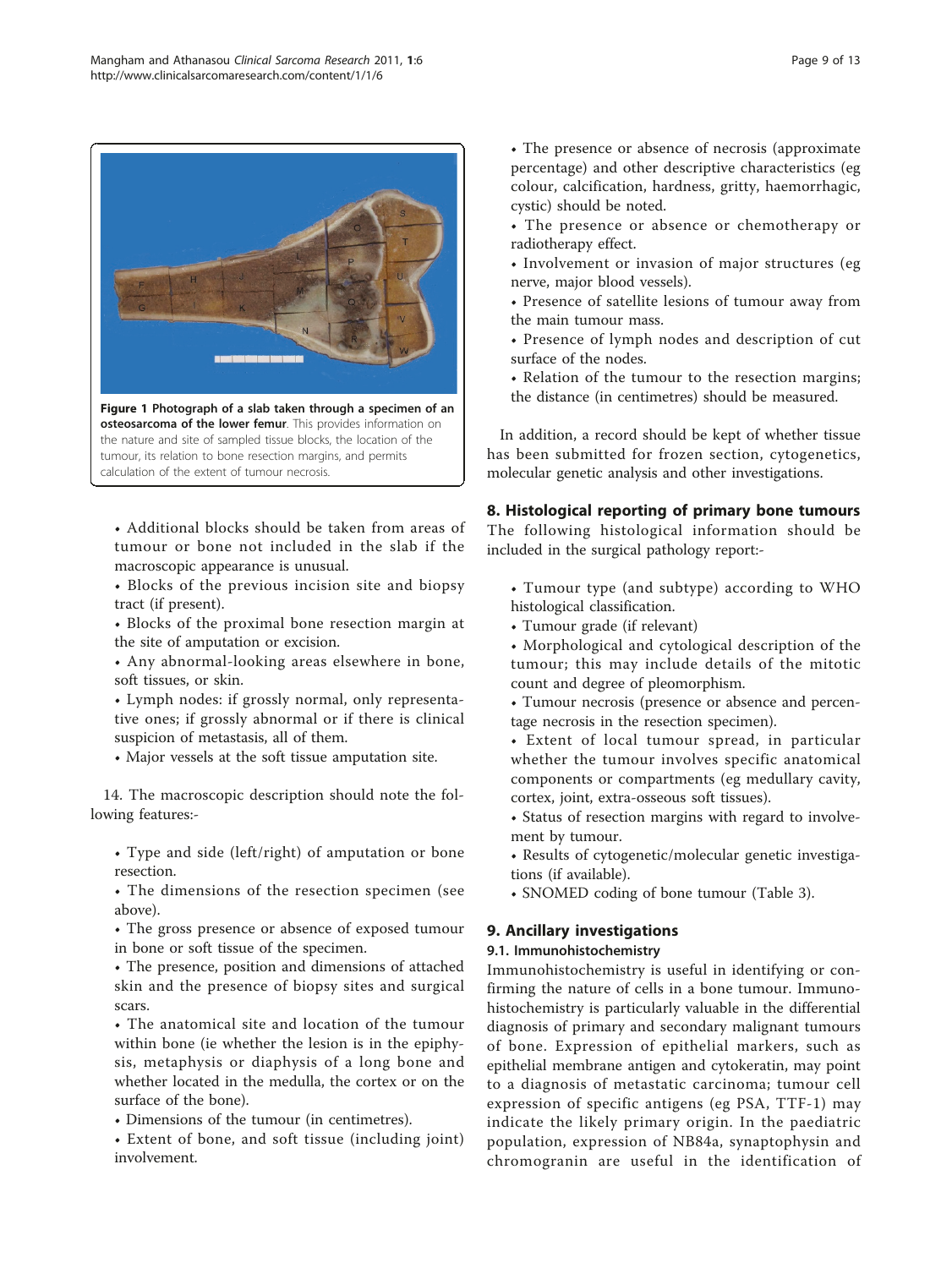metastatic neuroblastoma [\[31](#page-11-0)]. Expression of epithelial markers is also seen in some primary bone tumours, notably adamantinoma and chordoma [\[32](#page-11-0),[33\]](#page-11-0); the former also express podoplanin, and the latter S100 and brachyury [[34,35](#page-11-0)]. Other useful markers include Factor 8 related antigen, CD31, CD34 and podoplanin LYVE-1, which are differentially expressed by endothelial cells in specific vascular tumours [[36\]](#page-11-0).

In the diagnosis of malignant round cell tumours of bone, expression of leukocyte common antigen (CD45) indicates that tumour cells are of haematopoietic origin. If a lymphoma is suspected, B and T cell markers, such as CD19/CD20 and CD3 respectively, are useful. Monoclonal kappa or lambda light chain expression can be identified in myeloma or plasmacytoma. Langerhans cells in Langerhans cell histiocytosis can be identified using antibodies directed against S100, and CD1a. Expression of CD99 is useful in confirming the diagnosis of Ewing's sarcoma although it should be appreciated that this antigen can be expressed in other round cell tumours such as in lymphoblastic lymphoma, small cell osteosarcoma and mesenchymal chondrosarcoma [[37,38\]](#page-11-0). Detection of FLI-1, a nuclear protein that is involved in cell proliferation and tumourigenesis, is also useful in the diagnosis of Ewing's sarcoma [[39\]](#page-11-0). FLI-1 is normally expressed by endothelial cells and haematopoietic cells, including T lymphocytes and its expression can be noted in lymphoblastic lymphoma and endothelial cells of vascular neoplasms. WT1, a proliferation marker, which represents a nuclear transcription factor, is also useful in the diagnosis of small round cell tumours, being found in Wilm's tumour, lymphoblastic lymphoma and occasionally neuroblastoma and lymphoma but not Ewing's sarcoma [\[40](#page-11-0)]. Mutations in the p53 gene result in the accumulation of p53 protein in the nucleus. p53 expression may be elevated in some malignant tumours of bone and overexpression may be of prognostic significance [[41](#page-11-0),[42](#page-11-0)].

### 9.2. Cytogenetic analysis

Cytogenetic analysis shows changes in the number and/ or structure of chromosomes in a tumour. Some of these chromosomal abnormalities are tumour-specific and are useful in bone tumour diagnosis [[43](#page-11-0)]. Samples of sterile, fresh tumour tissue are required for cytogenetic analysis. A thin slice of non-necrotic tumour tissue should be submitted. The specimen is placed in tissue culture medium (containing serum) and kept at room temperature prior to transport to the laboratory; if there is any delay, the specimen should be kept in a refrigerator (not a freezer). Sample size should be  $1 \text{ cm}^3$  or more. Cells are grown in short term culture for karyotyping. Chromosome-specific probes can be labelled with fluorescent dyes in order to identify chromosomes

or chromosome DNA sequences by fluorescence in situ hybridisation (FISH). Cytogenetic analysis of bone tumours is especially useful in the detection of the 11;22 translocation which is commonly found in Ewing's sarcoma. Cytogenetic abnormalities have also been noted in other tumours including osteochondroma, osteofibrous dysplasia, fibrous dysplasia, giant cell tumour, osteosarcoma, chondrosarcoma and chordoma [\[3,4](#page-10-0)[,43\]](#page-11-0).

### 9.3 Molecular genetic analysis

Molecular genetic analysis is used to characterise changes in gene and gene expression in tumour cells, particularly translocations and mutations in oncogenes and tumour suppressor genes [[3,4](#page-10-0)]. A variety of methods can be used to identify these genetic abnormalities including reverse transcriptase polymerase reaction (RT-PCR) analysis in which a nucleotide sequence is amplified and then identified by appropriate DNA or RNA probes. Snap frozen tissue is required for optimal molecular genetic analysis using PCR techniques, but both this procedure (and fluorescent *in situ* hybridisation) can be used on paraffin-embedded material. Molecular genetic analysis is particularly useful in the diagnosis of Ewing's sarcoma, which is associated with a characteristic reciprocal translocations that involve the EWS gene on chromosome band 22 q12 and genes from different members of the ETS family of transcription factors [[44](#page-11-0)-[46\]](#page-11-0). The most common of these translocations is t  $[11; 22]$  (q24; q12), which is present in nearly 85% of cases of Ewing's sarcoma; this results in a tumourigenic fusion protein composed of the 5'- end of the EWS gene and 3'- end of the ETS family gene FLI1: This EWS-FLI1 fusion product has been reported in other malignant round cell tumours including neuroblastoma and mesenchymal chondrosarcoma [[47,48](#page-11-0)]. The second most common translocation is  $t(21; 22)$  (q24, q12), which involves the same segment of the EWS gene combined with the 3'end of the ETS family gene ERG. The EWS gene may combine with other ETS family genes in other translocations including  $t(7; 22)$ ,  $t(17; 22)$ , and  $t(2;$ 22). Molecular studies are also useful in identifying loss or mutation in certain tumour suppressor genes, such as p53 and the retinoblastoma gene, both of which are associated with the pathogenesis of osteosarcoma [[49-53](#page-11-0)]. The loss of both functional alleles by either deletion or mutation results in unrestrained cell growth.

### 9.4. Other ancillary investigations

Flow cytometry is not routinely employed for tumour diagnosis as it does not accurately distinguish between benign and malignant bone tumours of bone. I can, however, provide supportive evidence that may favour the diagnosis of a benign or malignant tumour and in some cases provides information on prognosis and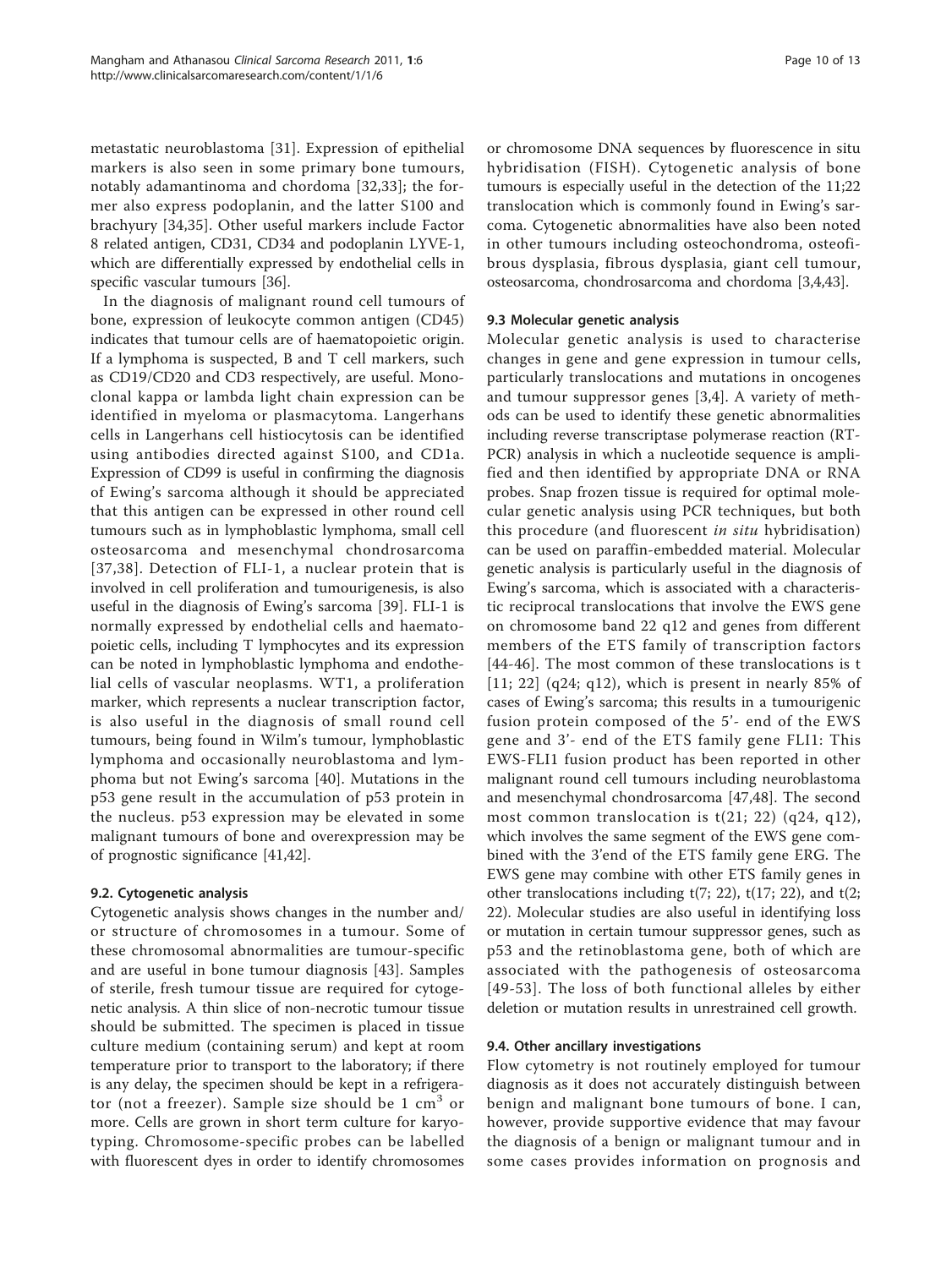<span id="page-10-0"></span>response to therapy [[54,55](#page-11-0)]. Flow cytometry provides a measurement of a number of features including cell size, viability, cell cycle time and DNA ploidy as well as other cytological parameters. With regard to DNA ploidy, tumours are generally divided into diploid and aneuploid. DNA aneuploidy indicates an abnormal amount of DNA in a tumour cell population relative to normal (diploid) cells. DNA aneuploidy has been documented in benign bone tumours and does not equate with malignancy. However, aneuploidy is more prevalent in high grade malignant tumours and is an independent risk factor for predicting metastasis. Electron microscopy is also not employed routinely for tumour diagnosis; it can in some cases help in establishing the diagnosis of some bone tumours [\[56,](#page-11-0)[57\]](#page-12-0); for example identifying Birbeck granules in Langerhan's cell histiocytosis or cytoplasmic glycogen in Ewing's sarcoma.

#### 10. Assessment of preoperative chemotherapy

Preoperative chemotherapy is commonly used with limb salvage procedures for the treatment of high-grade sarcomas, particularly osteosarcoma and Ewing's sarcoma. To determine the effect of chemotherapy it is generally required to quantify the extent of tumour necrosis as a percentage of the total tumour area [[58\]](#page-12-0). For osteosarcomas, chemotherapy-induced necrosis of 90% or more has a greater than 90% disease-free survival, compared with less than 50% in patients with less than 90% tumour necrosis [\[58-61\]](#page-12-0). For Ewing's sarcoma, significant necrosis, according to most series, appears to be roughly defined as greater than 90% of the microscopic tumour mass [[62](#page-12-0)-[67\]](#page-12-0). Tumours demonstrating such massive necrosis are associated with a favourable prognosis, whereas those with less necrosis are associated with poor survival.

To determine the extent of necrosis in an osteosarcoma or Ewing's sarcoma specimen, the slab specimen of the resected bone containing the tumour provides the template for histological analysis [5-7[,66](#page-12-0)]. A photograph or radiograph of the slice is taken and the site of each numbered block marked on a grid pattern diagram. Additional blocks are also taken in a plane at right angles to this set of blocks to determine the full extent of the tumour. As indicated earlier, blocks should also be taken from other representative areas of the specimen including areas of unusual appearance in bone and soft tissue surrounding the tumour and possible satellite lesions in order to get a clear picture of the volume and extent of the tumour. Treated osteosarcomas may contain large atypical cells with hyperchromatic nuclei, smudged or clumped chromatin and vacuolated cytoplasm in areas of necrosis, calcification or fibrosis [\[66](#page-12-0),[67\]](#page-12-0). The nature of these cells is not certain but they are currently considered to represent

viable tumour cells in assessing the extent of tumour necrosis. Other effects of chemotherapy on tumour histology include ghost-like cells with loss of nuclear and cytoplasmic detail, granulation tissue formation, fibrosis, haemosiderin deposition, mucinous change and inflammation.

#### Acknowledgements

This review was carried out in consultation with colleagues in The EuroBoNet consortium, a Network of Excellence funded by the European Union.

#### Author details

<sup>1</sup>Department of Musculoskeletal Pathology, Robert Jones and Agnes Hunt Orthopaedic Hospital, Oswestry SY10 7AG and Department of Musculoskeletal Pathology, Royal Orthopaedic Hospital, Birmingham, B31 2AP, UK. <sup>2</sup>NDORMS, University of Oxford, Department of Pathology, Nuffield Orthopaedic Centre, Oxford, OX3 7LD, UK.

#### Authors' contributions

NAA and DCM both wrote and approved the final manuscript.

#### Competing interests

The authors declare that they have no competing interests.

#### Received: 10 February 2011 Accepted: 25 July 2011 Published: 25 July 2011

#### References

- 1. Hogendoorn PC, Athanasou NA, Bielack S, De Alava E, Dei Tos AP, Ferrari S, Gelderblom H, Grimer R, Hall KS, Hassan B, Jurgens H, Paulussen M, Roseman L, Taminiau AH, Whelan J, Vanel D: [Bone sarcomas: ESMO](http://www.ncbi.nlm.nih.gov/pubmed/20555083?dopt=Abstract) [Clinical Practice Guidelines for diagnosis, treatment and follow-up.](http://www.ncbi.nlm.nih.gov/pubmed/20555083?dopt=Abstract) Ann Oncol 2010, 21(Suppl 5):v204-213.
- 2. Grimer R, Athanasou NA, Gerrand C, Judson I, Lewis I, Morland B, Peake D, Seddon B, Whelan J: UK Guidelines for the Management of Bone Sarcomas. Sarcoma 2010, 317462.
- 3. Fletcher CDM, Unni KK, Mertens F, eds: Pathology and Genetics of Tumours of Soft Tissue and Bone. World Health Organisation Classification of Tumours Lyon, France: IARC Press; 2002.
- 4. Unni KK, Inwards CY, Bridge JA, Kindblom LG, Wold LE: AFIP Atlas of Tumour Pathology; 4<sup>th</sup> Series, Fascicle 2: Tumours of the Bones and Joints. Washington; 2005.
- 5. Abdul-Karim FW, Bauer TW, Kilpatrick SE, Raymond KA, Siegal GP: Recommendations for the reporting of bone tumours. Hum Pathol 2004, 1173-8.
- 6. Rubin BP, Fletcher CD, Inwards C, Montag AV, Peabody T, Qualman SJ, Rosenberg AE, Weiss S, Krausz T: [Protocol for the examination of](http://www.ncbi.nlm.nih.gov/pubmed/17076523?dopt=Abstract) [specimens from patients with soft tissue tumours of intermediate](http://www.ncbi.nlm.nih.gov/pubmed/17076523?dopt=Abstract) [malignant potential, malignant soft tissue tumours, and benign/locally](http://www.ncbi.nlm.nih.gov/pubmed/17076523?dopt=Abstract) [aggressive and malignant bone tumours.](http://www.ncbi.nlm.nih.gov/pubmed/17076523?dopt=Abstract) Arch Pathol Lab Med 2006, 130:1616-29.
- 7. Rubin BP, Antonescu CR, Gannon FH, Hunt JL, Inwards CY, Klein MJ, Kneisl JS, Montag AG, Peabody TD, Reith JD, Rosenberg A, Krausz T, Members of the Cancer Committee, College of American Pathologists: [Protocol for the examination of specimens from patients with tumors of](http://www.ncbi.nlm.nih.gov/pubmed/20367293?dopt=Abstract) [bone.](http://www.ncbi.nlm.nih.gov/pubmed/20367293?dopt=Abstract) Arch Pathol Lab Med 2010, 134:e1-7.
- 8. Evans HL, Ayala AG, Romsdahl MM: Prognostic factors in chondrosarcoma of bone: a clinicopathologic analysis with emphasis of histologic grading. Cancer 1997, 40:818-831.
- 9. Davis AM, Bell RS, Goodwin PJ: [Prognostic factors in osteosarcoma. A](http://www.ncbi.nlm.nih.gov/pubmed/8113851?dopt=Abstract) [critical review.](http://www.ncbi.nlm.nih.gov/pubmed/8113851?dopt=Abstract) J Clin Oncol 1994, 12:423-431.
- 10. Guillou LJ, Coindre JM, Bonichon F, Nguyen BB, Terrier P, Colin F, Vilain MO, Mandard AM, Le Doussai V, Lerous A, Jacquemier J, Duplay H, Sastre-Garau X, Costa J: [Comparative study of the National Cancer Institute and](http://www.ncbi.nlm.nih.gov/pubmed/8996162?dopt=Abstract) [French Federation of Cancer Centers Sarcoma Group grading systems in](http://www.ncbi.nlm.nih.gov/pubmed/8996162?dopt=Abstract) [a population of 410 adult patients with soft tissue sarcoma.](http://www.ncbi.nlm.nih.gov/pubmed/8996162?dopt=Abstract) J Clin Oncol 1997, 15:350-362.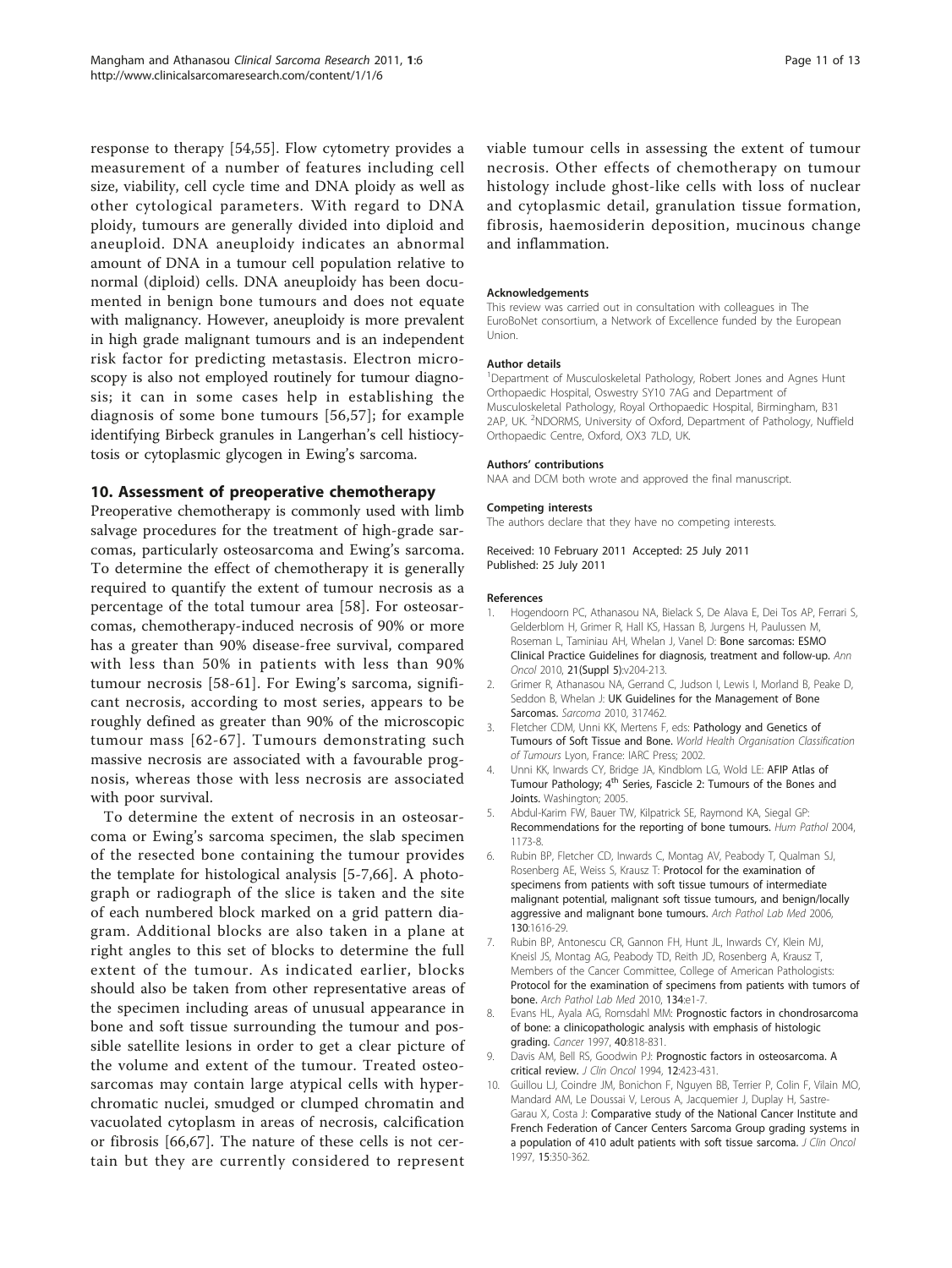- <span id="page-11-0"></span>11. Enneking WF: [A system of staging musculoskeletal neoplasms.](http://www.ncbi.nlm.nih.gov/pubmed/3456859?dopt=Abstract) Clin Orthop 1986, 204:9-24.
- 12. Sobin LH, Gospodarowicz M, Wittekind C: TNM Classification of Malignant Tumours. New York: Wiley-Liss Springer-Verag;, 7 2009.
- 13. Edge SB, Byrd DR, Carducci MA, Compton CC, Fritz AG, Greene FL, Trotti A: AJCC Cancer Staging Manual. New York, NY: Springer;, 7 2009.
- 14. Heck RK Jr, Peabody TD, Simon MA: [Staging of primary malignancies of](http://www.ncbi.nlm.nih.gov/pubmed/17135693?dopt=Abstract) [bone.](http://www.ncbi.nlm.nih.gov/pubmed/17135693?dopt=Abstract) CA Cancer J Clin 2006, 56:366-375.
- 15. Vlychou M, Athanasou NA: [Radiological and pathological diagnosis of](http://www.ncbi.nlm.nih.gov/pubmed/18203042?dopt=Abstract) [paediatric bone tumours and tumour-like lesions.](http://www.ncbi.nlm.nih.gov/pubmed/18203042?dopt=Abstract) Pathology 2008, 40:196-216.
- 16. Helliwell T: Classification and diagnosis of bone neoplasms. In Pathology of bone and joint neoplasms. Edited by: T Helliwell. WB Saunders; 1998:1-14.
- 17. Guo W, Xu W, Huvos AG, Healey JH, Feng C: Comparative frequency of bone sarcomas among different racial groups. Clin Med J 1999, 112:1101-4.
- 18. Cravern RD: [Laboratory evaluation of pediatric bone and soft tissue](http://www.ncbi.nlm.nih.gov/pubmed/8649729?dopt=Abstract) [tumors.](http://www.ncbi.nlm.nih.gov/pubmed/8649729?dopt=Abstract) Orthop Clin North Am 1996, 27:461-471.
- 19. Ritchie DA, Davies AM: Imaging studies in bone neoplasia. In Pathology of Bone and Joint Neoplasms. Edited by: T. Helliwell. Philidelphia WB Saunders; 1999:106-128.
- 20. Weatherby RP, Unni KK: Practical aspects of handling orthopaedic specimens in surgical pathology laboratory. Pathol Annual 1982, 17:1-31.
- 21. Fechner RE, Huvos AG, Mirra JM, Spjut HJ, Unni KK: A symposium on the pathology of bone tumors. Pathol Annual 1984, 19:125-194.
- 22. Athanasou NA, Quinn J, Heryet A, Woods CG, McGee JO'D: [Effect of](http://www.ncbi.nlm.nih.gov/pubmed/2443541?dopt=Abstract) [decalcification agents on the immunoreactivity of cellular antigens.](http://www.ncbi.nlm.nih.gov/pubmed/2443541?dopt=Abstract) J Clin Pathol 1987, 40:874-878.
- 23. Mangham DC, Williams A, McMullan DJ, McClure J, Sumathi VP, Grimer RJ, Davies AM: Ewing'[s sarcoma of bone: the detection of specific transcripts](http://www.ncbi.nlm.nih.gov/pubmed/16487358?dopt=Abstract) [in a large, consecutive series of formalin-fixed, decalcified, paraffin](http://www.ncbi.nlm.nih.gov/pubmed/16487358?dopt=Abstract)[embedded tissue samples using the reverse transcriptase-polymerase](http://www.ncbi.nlm.nih.gov/pubmed/16487358?dopt=Abstract) [chain reaction.](http://www.ncbi.nlm.nih.gov/pubmed/16487358?dopt=Abstract) Histopathology 2006, 48:363-376.
- 24. Layfield LJ, Dodd LG: Fine needle aspiration of bone and joint neoplasms. In Pathology of bone and joint neoplasms. Edited by: T Helliwell. Philedelphia WB Saunders; 1999:129-156.
- 25. Bommer KK, Ramzy I, Mody D: [Fine-needle aspiration biopsy in the](http://www.ncbi.nlm.nih.gov/pubmed/9196013?dopt=Abstract) [diagnosis and management of bone lesions: a study of 450 cases.](http://www.ncbi.nlm.nih.gov/pubmed/9196013?dopt=Abstract) Cancer 1997, 81:148-56.
- 26. Willen H: Fine needle aspiration in the diagnosis of bone tumours. Acta Orthop Scand (Suppl) 1997, 273:47-53.
- 27. Kilpatrick SE, Ward WG, Chauvenet AR, Gold SH: [The role of fine-needle](http://www.ncbi.nlm.nih.gov/pubmed/9796716?dopt=Abstract) [aspiration biopsy in the intial diagnosis of pediatric bone and soft tissue](http://www.ncbi.nlm.nih.gov/pubmed/9796716?dopt=Abstract) [tumours:An institutional experience.](http://www.ncbi.nlm.nih.gov/pubmed/9796716?dopt=Abstract) Mod Pathol 1998, 11:923-928.
- 28. Stoker DJ, Cobb JP, Pringle JA: Needle biopsy of musculoskeletal lesions. A review of 208 procedures. J BoneJoint Surg 1991, 73B:498-500.
- 29. Welker JA, Henshaw RM, Jelinek J, Schmookler BM, Malawer MM: [The](http://www.ncbi.nlm.nih.gov/pubmed/11135231?dopt=Abstract) [percutaneous needle biopsy is safe and recommended in the diagnosis](http://www.ncbi.nlm.nih.gov/pubmed/11135231?dopt=Abstract) [of musculoskeletal masses. Outcomes analysis of 155 patients at a](http://www.ncbi.nlm.nih.gov/pubmed/11135231?dopt=Abstract) [sarcoma referral centre.](http://www.ncbi.nlm.nih.gov/pubmed/11135231?dopt=Abstract) Cancer 2000, 89:2677-81.
- 30. Kilpatrick SE, Cappellari JO, Bos GD, Gold SH, Ward WG: [Is fine-needle](http://www.ncbi.nlm.nih.gov/pubmed/11190808?dopt=Abstract) [aspiration biopsy a practical alternative to open biopsy for the primary](http://www.ncbi.nlm.nih.gov/pubmed/11190808?dopt=Abstract) [diagnosis of sarcoma? Experience with 140 patients.](http://www.ncbi.nlm.nih.gov/pubmed/11190808?dopt=Abstract) Am J Clin Pathol 2001, 115:59-68.
- 31. Miettinen M, Chatten J, Paetau A, Stevenson A: [Monoclonal antibody](http://www.ncbi.nlm.nih.gov/pubmed/9500774?dopt=Abstract) [NB84a in the differential diagnosis of neuroblastoma and other small](http://www.ncbi.nlm.nih.gov/pubmed/9500774?dopt=Abstract) [round cell tumors.](http://www.ncbi.nlm.nih.gov/pubmed/9500774?dopt=Abstract) Am J Surg Pathol 1998, 22:327-32.
- 32. Benassi MS, Campanacci L, Gamberi G, Ferrari C, Picci P, Sangiorgi L, Campanacci M: [Cytokeratin expression and distribution in adamantinoma](http://www.ncbi.nlm.nih.gov/pubmed/7525449?dopt=Abstract) [of the long bones and osteofibrous dysplasia of tibia and fibula. An](http://www.ncbi.nlm.nih.gov/pubmed/7525449?dopt=Abstract) [immunohistochemical study correlated to histogenesis.](http://www.ncbi.nlm.nih.gov/pubmed/7525449?dopt=Abstract) Histopathology 1994, 25:71-6.
- 33. Meis J, Giraldo AA: Chordoma: an immunohistochemical study of 20 cases. Arch Pathol Lab Med 1988, 102:553-556.
- 34. Kashima TG, Dhonge A, Taylor R, Flanagan AM, Hogendoorn P, Athanasou NA: Podoplanin expression in adamantinoma of long bones and osteofibrous dysplasia. Virchows Archiv 2011.
- Vujovic S, Henderson S, Presneau N, Odell E, Jacques TS, Tirabosco R, Boshoff C, Flanagan AM: [Brachyury, a crucial regulator of notochordal](http://www.ncbi.nlm.nih.gov/pubmed/16538613?dopt=Abstract) [development, is a novel biomarker for chordomas.](http://www.ncbi.nlm.nih.gov/pubmed/16538613?dopt=Abstract) J Pathol 2006, 209:157-65.
- 36. Hu X, Edwards J, de Silvio O, Jackson D, Banerji S, Athanasou NA: [Expression of a lymphatic endothelial cell marker in benign and](http://www.ncbi.nlm.nih.gov/pubmed/15257549?dopt=Abstract) [malignant vascular tumours.](http://www.ncbi.nlm.nih.gov/pubmed/15257549?dopt=Abstract) Human Pathology 2004, 35:857-861.
- Riopel M, Dickman PS, Link MP, Perlman EJ: [MIC2 analysis in pediatric](http://www.ncbi.nlm.nih.gov/pubmed/8163272?dopt=Abstract) [lymphomas and leukemias.](http://www.ncbi.nlm.nih.gov/pubmed/8163272?dopt=Abstract) Hum Pathol 1994, 25:396-9.
- 38. Folpe AL, Hill CE, Parham DM, O'Shea PA, Weiss SW: Immunohistochemical detection of FLI-1 protein expression: A study of 132 round cell tumours with emphasis of CD99-positive mimics of Ewings's sarcoma/primitive neuroectodermal tumour. Am J Surg Pathol 2004, 24:1657-62.
- 39. Folpe AL, Chand EM, Goldblum JR, Weiss SW: [Expression of FLI-1, a](http://www.ncbi.nlm.nih.gov/pubmed/11474291?dopt=Abstract) [nuclear transcription factor distinguishes vascular neoplasms from](http://www.ncbi.nlm.nih.gov/pubmed/11474291?dopt=Abstract) [potential mimics.](http://www.ncbi.nlm.nih.gov/pubmed/11474291?dopt=Abstract) Am J Surg Pathol 2001, 25:1061-6.
- 40. Hill DA, Pfeifer JD Marley EF, Dehner LP, Humphrey PA, Zhu X, Swanson PE: [WT1 staining reliably differentiates desmosplastic small round cell](http://www.ncbi.nlm.nih.gov/pubmed/10989634?dopt=Abstract) [tumour from Ewing sarcoma/primitive neuroectodermal tumour.](http://www.ncbi.nlm.nih.gov/pubmed/10989634?dopt=Abstract) Am J Clin Pathol 2000, 114:345-53.
- 41. Hung J, Anderson R: p53: function, mutations and sarcomas. Acta Orthop Scand 1997, 68(Suppl 273):68-73.
- 42. Lonardo F, Ueda T, Huvos AG, Ladaryi M: [p53 and MDM2 alterations in](http://www.ncbi.nlm.nih.gov/pubmed/9118036?dopt=Abstract) [osteosaromas: Correlation with clinicopathologic features and](http://www.ncbi.nlm.nih.gov/pubmed/9118036?dopt=Abstract) [proliferative rate.](http://www.ncbi.nlm.nih.gov/pubmed/9118036?dopt=Abstract) Cancer 1997, 79:1541-7.
- Bridge JA, Orndal CC: Cytogenetic analysis of bone and joint neoplasms. In Pathology of bone and joint neoplasms. Edited by: T. Helliwell. Philadelphia. WB Saunders; 1998:59-78.
- 44. Ladanyi M: The emerging molecular genetics of sarcoma translocations. Diagn Mol Pathol 1995, 4:214-9.
- 45. May WA, Lessnick SL, Braun BS, Klemsz M, Lewis BC, Lunsford LB, Hromas R, Denny CT: The Ewing'[s sarcoma EWS/FLI-1 fusion gene encodes a more](http://www.ncbi.nlm.nih.gov/pubmed/8246959?dopt=Abstract) [potent transcription activator and is a more powerful transforming gene](http://www.ncbi.nlm.nih.gov/pubmed/8246959?dopt=Abstract) [than FLI-1.](http://www.ncbi.nlm.nih.gov/pubmed/8246959?dopt=Abstract) Mol Cell Biol 1993, 13:7393-8.
- 46. Zielenska M, Zhang ZM, Ng K, Marrano P, Bayani J, Ramierez OC, Sorensen P, Thorner P, Greenberg M, Squire JA: [Acquisition of secondary](http://www.ncbi.nlm.nih.gov/pubmed/11391597?dopt=Abstract) [structural chromosomal changes in paediatric Ewing sarcoma is a](http://www.ncbi.nlm.nih.gov/pubmed/11391597?dopt=Abstract) [probable prognostic factor for tumour response and clinical outcome.](http://www.ncbi.nlm.nih.gov/pubmed/11391597?dopt=Abstract) Cancer 2001, 91:2156-64.
- 47. Thorner P Squire J, Chilton-McNeill S, Marrano P, Bayani J, Malkin D, Greenberg M, Lorfenzana A, Zielenska M: [Is the EWS/FLI-1 fusion transcript](http://www.ncbi.nlm.nih.gov/pubmed/8644855?dopt=Abstract) specific for Ewing'[s sarcoma and peripheral primitive neuroectodermal](http://www.ncbi.nlm.nih.gov/pubmed/8644855?dopt=Abstract) [tumor? A report of four cases showing this transcript in a wider range](http://www.ncbi.nlm.nih.gov/pubmed/8644855?dopt=Abstract) [of tumour types.](http://www.ncbi.nlm.nih.gov/pubmed/8644855?dopt=Abstract) Am J Pathol 1996, 148:1125-38.
- 48. Burchill SA, Wheeldon J, Cullinane C, Lewis IS: [EWS-FLI-1 fusion transcripts](http://www.ncbi.nlm.nih.gov/pubmed/9135495?dopt=Abstract) [identified in patients with typical neuroblastoma.](http://www.ncbi.nlm.nih.gov/pubmed/9135495?dopt=Abstract) Eur J Cancer 1997, 33:239-43.
- 49. Sainati L, Scapinello A, Montaldi A, Bolcato S, Ninfo V, Carli M, Basso G: [A](http://www.ncbi.nlm.nih.gov/pubmed/8281518?dopt=Abstract) [mesenchymal chondrosarcoma of a child with a reciprocal tanslocation](http://www.ncbi.nlm.nih.gov/pubmed/8281518?dopt=Abstract) [\(11;22\)\(q24;q12\).](http://www.ncbi.nlm.nih.gov/pubmed/8281518?dopt=Abstract) Cancer Genet Cytogenet 1993, 71:144-7.
- 50. Araki N, Uchida A, Kimura T, Yoshikawa H, Aoki Y, Uedea T, Takai S, Miki T, Orio K: [Involvement of the retinoblastoma gene in primary](http://www.ncbi.nlm.nih.gov/pubmed/1884549?dopt=Abstract) [osteosarcoma and other bone and soft-tissue tumors.](http://www.ncbi.nlm.nih.gov/pubmed/1884549?dopt=Abstract) Clin Orthop 1991, 270:271-7.
- 51. Ueda Y, Dockhorn-Dworniczak B, Blasius S, Mellin W, Wuisman P, Bocker W, Roessner A: [Analysis of mutant p53 protein in osteosarcomas and other](http://www.ncbi.nlm.nih.gov/pubmed/8418091?dopt=Abstract) [malignant and benign lesions of bone.](http://www.ncbi.nlm.nih.gov/pubmed/8418091?dopt=Abstract) J Cancer Res Clin Oncol 1993, 119:172-8.
- 52. Feugeas O, Guriec N, Babin-Boilletot A, Marcellin L, Simon P, Babin S, Thyss A, Hofman P, Terrier P, Kalita C, Brunat-Mentigny M, Patricot LM, Oberling F: [Loss of heterozygosity of the Rb gene is a poor prognostic](http://www.ncbi.nlm.nih.gov/pubmed/8636759?dopt=Abstract) [factor in patients with osteosarcoma.](http://www.ncbi.nlm.nih.gov/pubmed/8636759?dopt=Abstract) J Clin Oncol 1996, 14:467-72.
- 53. Miller CW, Aslo A, Won A, Tan M, Lampkin B, Koeffler HP: [Alterations of the](http://www.ncbi.nlm.nih.gov/pubmed/8781571?dopt=Abstract) [p53, Rb and MDM2 genes in osteosarcoma.](http://www.ncbi.nlm.nih.gov/pubmed/8781571?dopt=Abstract) J Cancer Res Clin Oncol 1996, 122:559-65.
- 54. Xiang JH, Spanier SS, Benson NA, Braylan RC: [Flow cytometric analysis of](http://www.ncbi.nlm.nih.gov/pubmed/3032396?dopt=Abstract) [DNA in bone and soft-tissue tumors using nuclear suspensions.](http://www.ncbi.nlm.nih.gov/pubmed/3032396?dopt=Abstract) Cancer 1987, 59:1951-1958.
- 55. Mandahl N, Baldetorp B, Ferno M, Akerman M, Rydolm A, Heim S, Willen H, Killander D, Mitelman F: [Comparative cytogenetic and DNA flow](http://www.ncbi.nlm.nih.gov/pubmed/8428789?dopt=Abstract) [cytometric analysis of 150 bone and soft-tissue tumors.](http://www.ncbi.nlm.nih.gov/pubmed/8428789?dopt=Abstract) Int J Cancer 1993, 53:358-364.
- 56. Hirohata K, Morimoto K: Ultrastructure of bone and joint diseases. Excerpta Medica 1971.